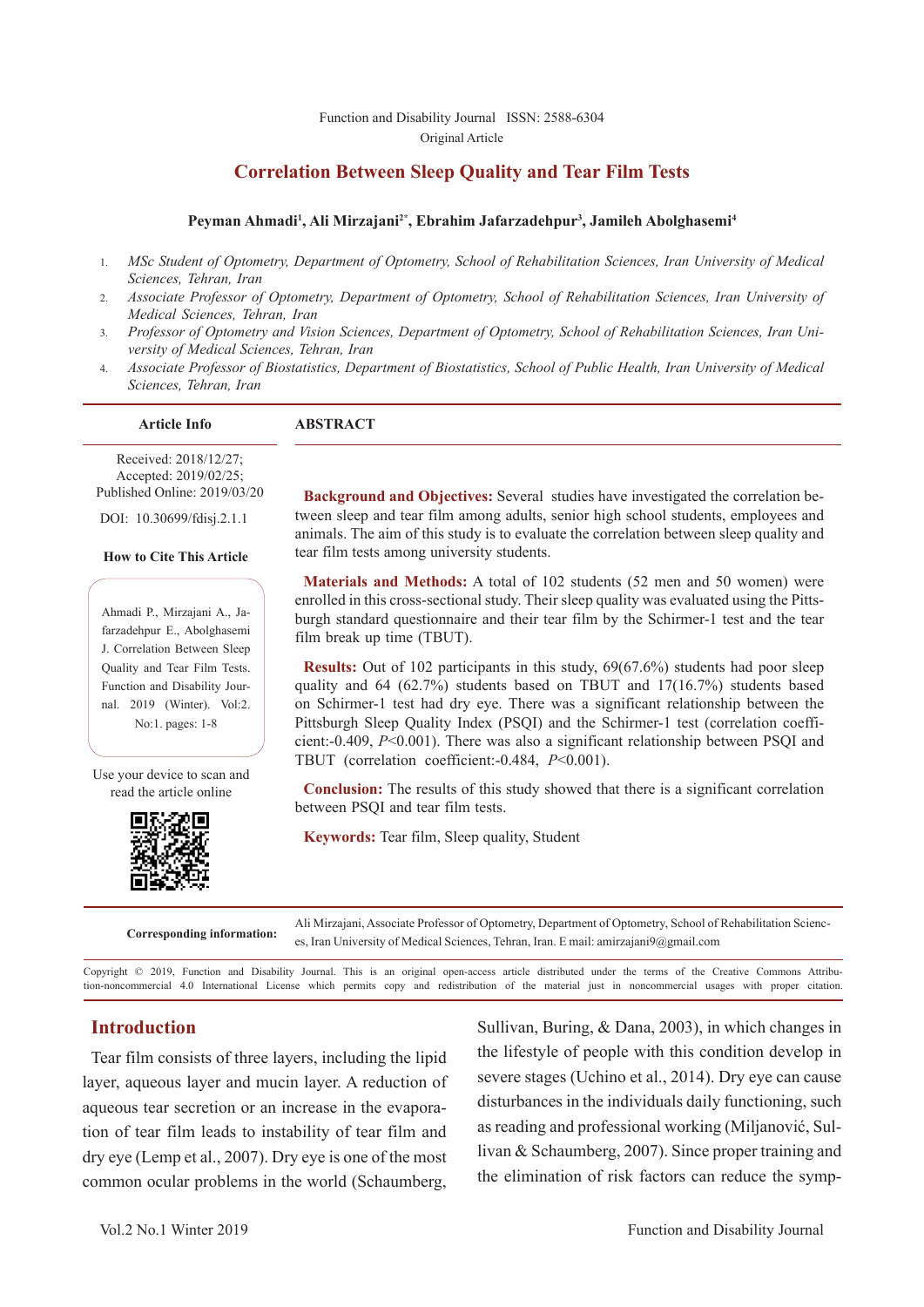toms of dry eye, early diagnosis can prevent future complications that increase the symptoms of patients (Zhang, Chen, & Wu, 2012). Despite increasing consciousness of people about dry eye, there is no definite treatment for dry eye, and therapeutic measures can only help improve the symptoms of the patients (Pflugfelder et al., 2007).

The lacrimal gland innervation is primarily due to the parasympathetic nervous system and is mainly regulated by the cholinergic fibers of this system. However, stimulation of the sympathetic system and hormonal factors contribute to the modulation of the gland (Dartt, 2004).

On the other hand, it is reported that there is an association between sleep disorders (i.e. sleep apnea syndrome) and ocular problems (Abdal, Pizzimenti, & Purvis, 2006). Studies have shown that sleep deprivation affects the function of the autonomic and endocrine systems (Nascimento et al. 2007; Everson, 1995) and increases the level of stress hormones and decreases parasympathetic tone (Leproult, Copinschi, Buxton, & Van Cauter, 1997). Neurological factors and hormones regulate tear secretion (Janine, 2007). Therefore, tear film and ocular surface may be affected by sleep deprivation (Lee et al., 2014). Regarding the variability of sleep hours of students, at least twothirds of students have occasional sleep disturbances and about one-third of those report severe and regular sleep difficulties (Lack, 1986; Coren, 1994). Partial sleep deprivation (less than 6 hours of sleep) can lead to disturbance in attention, concentration, memory, irritability and anxiety (Pilcher & Walters,1997). Many studies have reported how sleep disorders can cause poor school performance (Shin, Kim, Lee, Ahn, & Joo, 2003; Wolfson, & Carskadon, 2003; James, Kristjánsson, & Sigfúsdóttir, 2011).

Both sleep disorders and dry eye can have effect on the performance of university students. Several studies investigated the association between sleep and tear film among adults (Lee et al., 2015), senior high school students (Zhang, Chen, & Wu, 2012), employees (Kawashima et al. 2016) and animals (Li et al. , 2018). As few studies have been done on the correlation between sleep quality and tear film among university students, assessing this correlation is necessary. As such, the current study aims to assess the correlation between sleep quality and tear film tests among university students.

## **Materials and Methods**

The study was approved by the Ethical Committee of Iran University of Medical Sciences (process number IR.IUMS.REC.1397054). This cross-sectional study was conducted during April to June 2018 at the Faculty of Rehabilitation, Iran University of Medical Sciences in Tehran, capital of Iran. A total of 102 students based on inclusion and exclusion criteria participated in this study. Students' age ranged from 18 to 30 years. Normal visual acuity (better than20/30), absence of anterior and posterior ocular pathology based on slit lamp examination, no history of ocular surgery, no systemic disease that cause dry eye (Diabetes, Lupus, Thyroid etc.,), not using of systemic drugs such as antihistamines, anticholinergics etc., which cause dry eye, not using contact lenses, no sleep disorders, no depression and no psychiatric disorders were inclusion criteria. Students who did not want to participate in the study or were unable to perform tests were excluded from the study. Prior to the examination, written informed consent was obtained from the participants. After performing initial examinations and considering the inclusion and exclusion criteria, Pittsburgh Sleep Quality Questionnaire was completed by the students. Then, in order to evaluate the tear film, Schirmer-1 test and Tear Break Up Test (TBUT) were used.

Data were analyzed by SPSS software version 22 using frequency distribution and the Pearson correlation coefficient. As the data had normal distribution based on Kolmogorov–Smirnov test, the Pearson correlation was used.

## **Pittsburgh Sleep Quality Index**

The PSQI is a self-report questionnaire that assesses sleep quality over a 1-month time interval. The measure consists of 19 individual items, creating 7 components that produce one global score. Consisting of 19 items, the PSQI measures several different aspects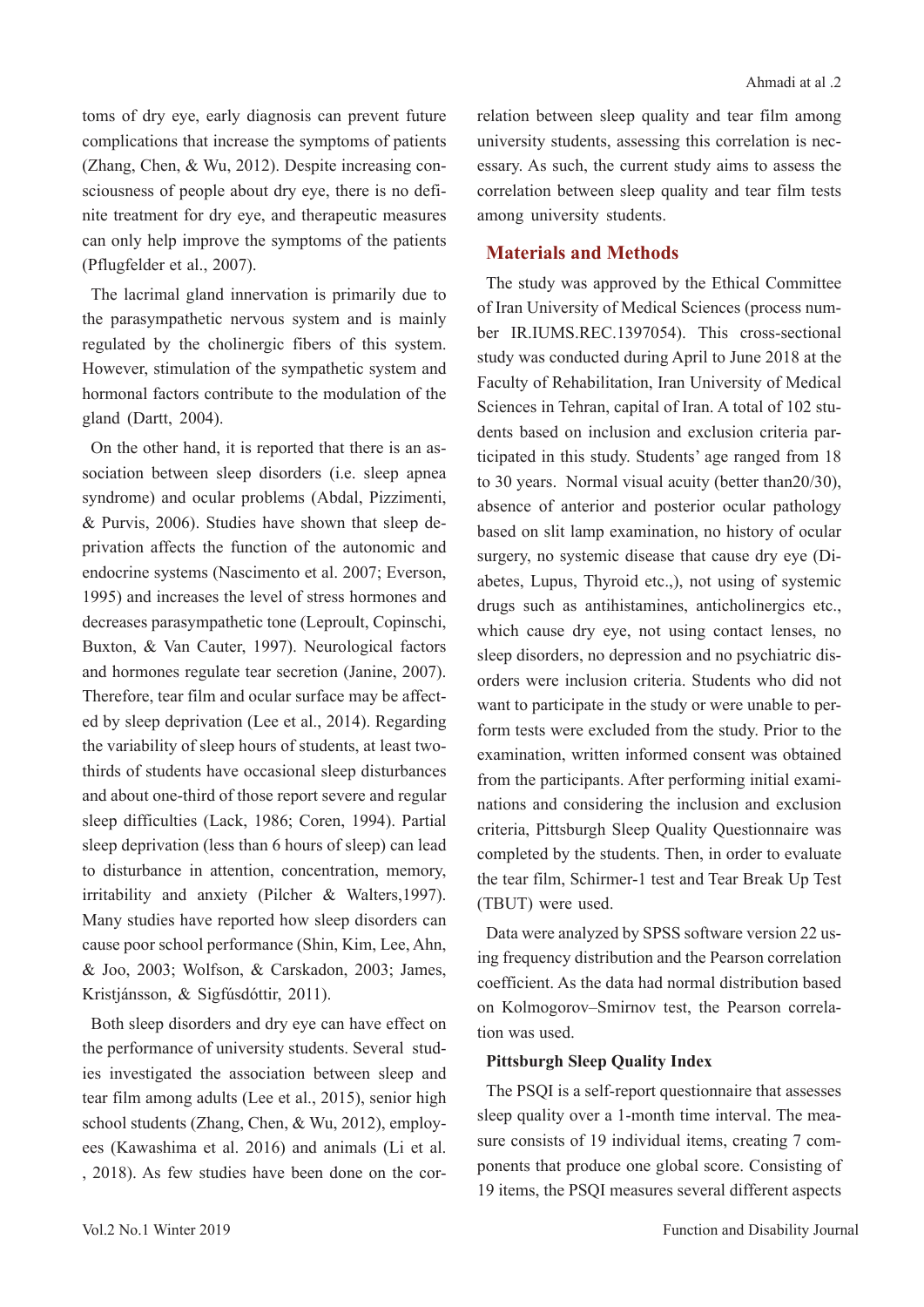#### 3. Correlation Between Sleep Quality and Tear Film Tests

of sleep; offering seven component scores and one composite score. The component scores consist of subjective sleep quality, sleep latency, sleep duration, habitual sleep efficiency, sleep disturbances, use of sleeping medication, and daytime dysfunction. Each item is weighted on a 0–3 interval scale. The global PSQI score is then calculated by totaling the seven component scores, providing an overall score ranging from 0 to 21, where lower scores denote a healthier sleep quality. A score of 5 or greater is considered as poor sleep quality (Buysse, Reynolds III, Monk, Berman, &Kupfer, 1989). This study used an Iranian valid and reliable version of this questionnaire in Persian language (Moghaddam, Nakhaee, Sheibani, Garrusi, &Amirkafi, 2012).

#### **Schirmer-1 test**

In this test, the amount of total tear secretion (basal and reflex tear secretion) without anesthesia is measured for 5 minutes. A special filter paper  $(35 \times 5 \text{ mm})$ was used to measure the amount of tears (ERCSaglik. com, Ankara, Turkey). Wetting less than 5 mm was considered as dry eye (Bron et al., 2007).

## **TBUT test**

To measure TBUT, fluorescein is instilled into the patient's tear film and the patient is asked not to blink while the tear film is observed under a broad beam of cobalt blue illumination of slit lamp (Hagg-Streit BQ900). The TBUT is recorded as the number of seconds that elapses between the last blink and the ap-

pearance of the first dry spot in the tear film. A TBUT less than 10 seconds is considered abnormal (Bron et al., 2007).

## **Results**

Out of the total subjects, 52 (51%) were males and 50 (49%) were female participants. There was no significant difference with respect to gender effect (*P*=0.972). The age range of the participants was from 18 to 27 years (mean= $21.40\pm1.708$ ). There was no significant difference among age  $(P= 0.073)$ . The frequency distribution of Pittsburgh Sleep Quality Index, Schirmer-1 and TBUT in this study according to table 1 shows that 33(32.4%) students enjoyed good sleep quality and 69 (67.6%) students had poor sleep quality. Based on TBUT test, 64 students (62.7%) had dry eye and 38 (37.3%) did not have dry eye. Moreover, 17 (16.7%) students showed positive Schirmer-1's Test (wetting Less than 5 mm) while 85 (83.3%) students had no dry eye.

The correlation coefficient between PSQI, Schirmer-1 and TBUT test is shown in Table 2. The results indicate that there is a significant and reverse correlation between PSQI and Schirmer-1 (correlation coefficient: -0.409, *P*<0.001), that is, the lower the PSQI score, the more the Schirmer-1. There is also a significant and reverse relationship between PSQI and TBUT (correlation coefficient: -0.484, *P*<0.001), that is, the lower the PSQI score, the more the TBUT.

|  |  |  | Table 1. Frequency distribution of PSQI, Schirmer-1 and TBUT |
|--|--|--|--------------------------------------------------------------|
|  |  |  |                                                              |

| <b>Variables</b>                     | <b>Frequency</b> | Percent |  |
|--------------------------------------|------------------|---------|--|
| PSQI<5(good sleep quality)           | 33               | 32.4    |  |
| $PSQI \geq 5$ (poor sleep quality)   | 69               | 67.6    |  |
| Schirmer-1<5mm (dry eye)             | 17               | 16.7    |  |
| Schirmer- $l \ge 5$ mm (non-dry eye) | 85               | 83.3    |  |
| TBUT<10s (dry eye)                   | 64               | 62.7    |  |
| TBUT $\geq$ 10s (non-dry eye)        | 38               | 37.3    |  |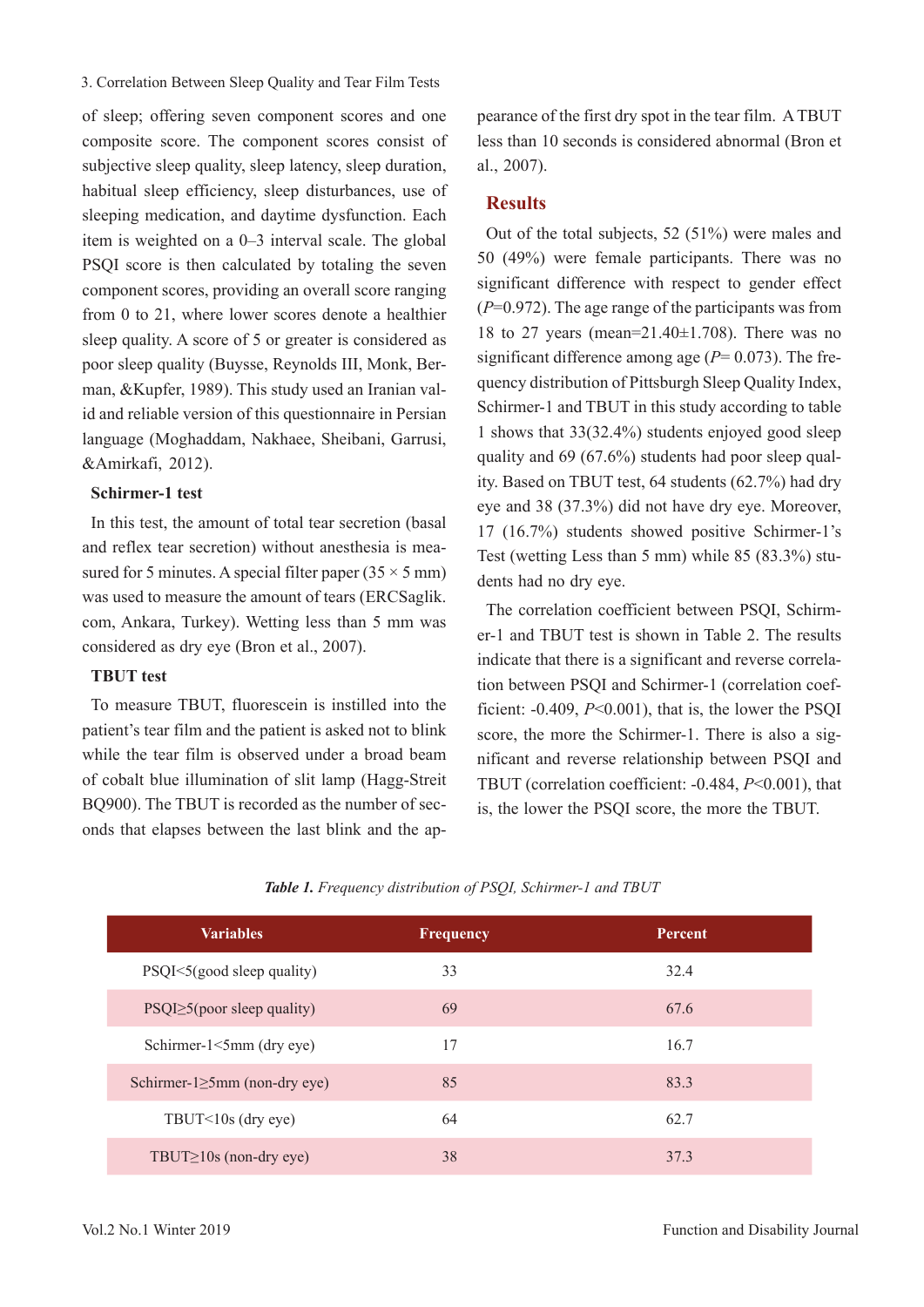*Table 2. Correlation coefficient between PSQI, Schirmer-1 and TBUT*

|                    | Schirmer-1     | <b>TBUT</b>    |
|--------------------|----------------|----------------|
| <b>PSQI</b>        | $-0.409<0.001$ | $-0.484<0.001$ |
| Mean               | 13.94          | 8.13           |
| Standard deviation | 3.889          | 9.737          |

## **Discussion**

In this study, we found that there is a significant correlation between sleep quality and students' tear film. We also found that the prevalence of poor sleep quality and dry eye is high among university students.

According to the present study, the prevalence of poor sleep quality among students was 67.6%. Salehi et al., 2015 in their study, reported that the overall poor sleepers (PSQI≥5) among students of Tehran University were 81.1%. Also, a study found that only 11% of students had good sleep quality and the rest of them had moderate to severe sleep disturbances (Buboltz, Brown, &Soper, 2002). These findings suggest that the prevalence of poor sleep quality is high among university students. Therefore, more attention should be paid to the sleep of students and attempts should be made to decrease this problem. In a study that evaluated proper sleep hygiene knowledge in 963 university students, the average correct response rate was approximately 50% (Hicks, Lucero-Gorman, Bautista, & Hicks, 1999). It can be argued that many students are not aware of sleep hygiene and the problems of poor sleep quality. Thus, many sleeping problems can be prevented by proper sleeping instructions. Having regular sleep-wake schedules is an important aspect of sleep hygiene (Brown, Buboltz, & Soper, 2002).

 In the current study, the prevalence of dry eye was 62.7% based on the TBUT test and 16.7% based on the Schirmer-1 test. In other studies, the prevalence of dry eye was reported between 5% and 30% in different age groups across diverse countries (Phadatare, Momin, Nighojkar, Askarkar, & Singh, 2015). The prevalence of dry eye in high risk groups ranges from 20 % to 73% (Patil, Trivedi, Parekh, & Jethva, 2016). According to the current study, dry eye based

on TBUT test has a high prevalence among university students. This obvious difference presented in the literature is due to many factors including age, occupation, dry eye assessment methods, etc.

In the present study, a significant correlation was found between sleep quality, the Schirmer-1 test and TBUT. Consistent with the findings of the present study, poor sleep has been reported to be one of the risk factors for dry eye (Zhang, Chen, & Wu, 2012; Lee et al., 2014; Lee et al., 2015; Kawashima et al. , 2016). In a study, the effect of sleep deprivation on metabolic and endocrine performance was evaluated in which 11 people slept 6 nights for 4 hours (per night) and subsequently 6 nights for 12 hours (per night). The results study showed that lack of sleep affects endocrine function and metabolism (Spiegel, Leproult, & Van Cauter, 1999). On the other hand, Lee et al. (Lee et al., 2014) evaluated the effect of sleep deprivation on tear film. In their study, 10 subjects did not sleep for 24 hours; however, 10 subjects in the control group received 8 hours of sleep. It was observed that sleep deprivation would disrupt the tear film and reduce TBUT and tear secretion in the sleep deprived group compared to the control group. The findings of Lee et al. are consistent with our study; in which poor sleep quality was associated with a decrease in Schirmer-1 and TBUT. Our study also matched another study that examined the risk factors for dry eye among high school students and suggested that poor sleep quality can be deemed as a risk factor for dry eye (Zhang, Chen, & Wu, 2012). Their study limitation was not using the standard sleep quality questionnaire for sleep assessment, and the sleep quality was only evaluated by a simple question of good or poor sleep quality. Also, the Schirmer and TBUT tests for tear film evaluation were not utilized in the study. Sleep deprivation reduces androgen levels (Schmid,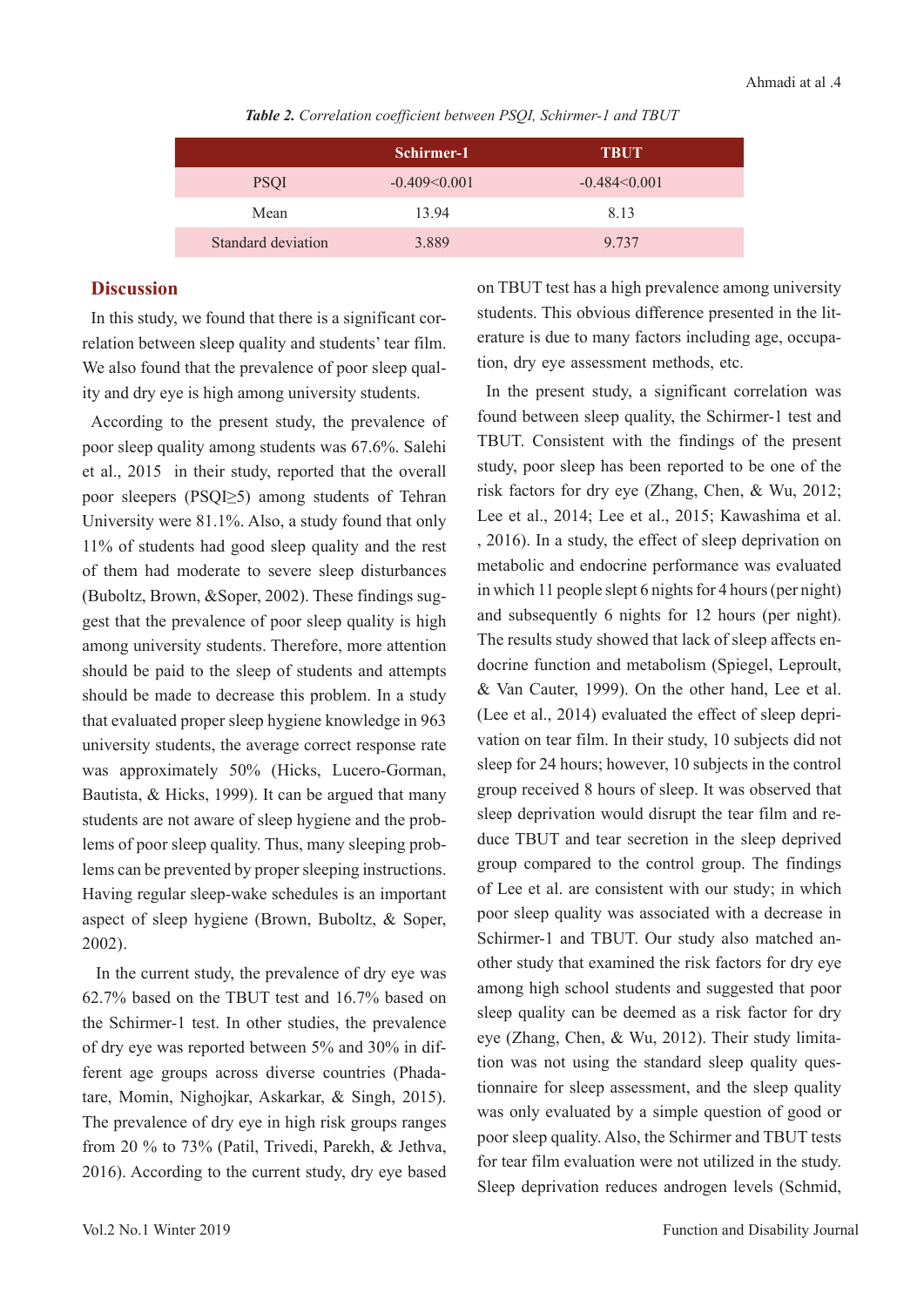5. Correlation Between Sleep Quality and Tear Film Tests

Hallschmi, Jauch‐Chara, Lehnert, & Schultes, 2012) and decreases parasympathetic tone (Von Treuer, Norman, & Armstrong, 1996). Low androgen levels can result in high tear evaporation (Sullivan, 2004). Tear secretion is effected by parasympathetic nerves (Whitwell, 1958). A number of studies explored that the denervation of parasympathetic nerves to the lacrimal gland can lead to decreased tear secretion (Whitwell, 1958; Nguyen, Vadlamudi, Toshida, & Beuerman, 2006). Therefore, poor sleep quality may have negative impacts on the level of hormones and parasympathetic tone, causing dry eye.

### **Conclusion**

This study indicated that there is a significant correlation between sleep quality and tear film tests and

### **References**

Abdal, H., Pizzimenti, J. J., & Purvis, C. C. (2006). The eye in sleep apnea syndrome. Sleep Medicine, 7(2), 107- Bron, A. J., Abelson, M. B., Ousler, G., Pearce, E., Tomlinson, A., Yokoi, N., & Schaumberg, D. (2007). Methodologies to diagnose and monitor dry eye disease: report of the Diagnostic Methodology Subcommittee of the International Dry Eye WorkShop (2007). The Ocular Surface, 5(2), 108-152.

Brown, F. C., Buboltz Jr, W. C., & Soper, B. (2002). Relationship of sleep hygiene awareness, sleep hygiene practices, and sleep quality in university students. Behavioral medicine, 28(1), 33-38.

Buboltz Jr, W. C., Brown, F., &Soper, B. (2001). Sleep habits and patterns of college students: a preliminary study. Journal of American College Health, 50(3), 131- 135.

Buysse, D. J., Reynolds III, C. F., Monk, T. H., Berman, S. R., &Kupfer, D. J. (1989). The Pittsburgh Sleep Quality Index: a new instrument for psychiatric practice and research. Psychiatry Research, 28(2), 193-213.

Coren, S. (1994). The prevalence of self-reported sleep disturbances in young adults. International Journal of Neuroscience, 79(1-2), 67-73.

Dartt, D. A. (2004). Interaction of EGF family growth factors and neurotransmitters in regulating lacrimal gland also noted that the prevalence of dry eye and poor sleep quality is high among university students. Due to the limited studies in this field, further research is needed to pay more attention to sleep quality and quantity and its relation with the health of eye and vision.

### **Acknowledgement**

We thank all participants who cooperated in this research. This paper is part of a master's Thesis in IUMS. The authors received no funding for this research.

# **Conflict of Interest Statement**

Authors declared no conflict of interest.

secretion. Experimental Eye Research, 78(3), 337-345. Everson, C. A. (1995). Functional consequences of sustained sleep deprivation in the rat. Behavioural Brain Research, 69(1-2), 43-54.

Hicks, R. A., Lucero-Gorman, K., Bautista, J., & Hicks, G. J. (1999). Ethnicity, sleep hygiene knowledge, and sleep hygiene practices. Perceptual and motor skills, 88(3\_suppl), 1095-1096.

James, J. E., Kristjánsson, Á. L., & Sigfúsdóttir, I. D. (2011). Adolescent substance use, sleep, and academic achievement: evidence of harm due to caffeine. Journal of adolescence, 34(4), 665-673.

Janine, A. S. (2007). The epidemiology of dry eye disease: report of the epidemiological subcommittee of the international dry eye workshop. Ocul Surf, 5(2), 93-107.

Javadi, M. A., &Feizi, S. (2011). Dry eye syndrome. Journal of Ophthalmic & Vision Research, 6(3), 192-198.

Johnson, M. E., & Murphy, P. J. (2004). Changes in the tear film and ocular surface from dry eye syndrome. Progress in Retinal and Eye Research, 23(4), 449-474.

Kawashima, M., Uchino, M., Yokoi, N., Uchino, Y., Dogru, M., Komuro, A., & Tsubota, K. (2016). The association of sleep quality with dry eye disease: the Osaka study. Clinical ophthalmology (Auckland, NZ), 10, 1015.

Lack, L. C. (1986). Delayed sleep and sleep loss in university students. Journal of American College Health,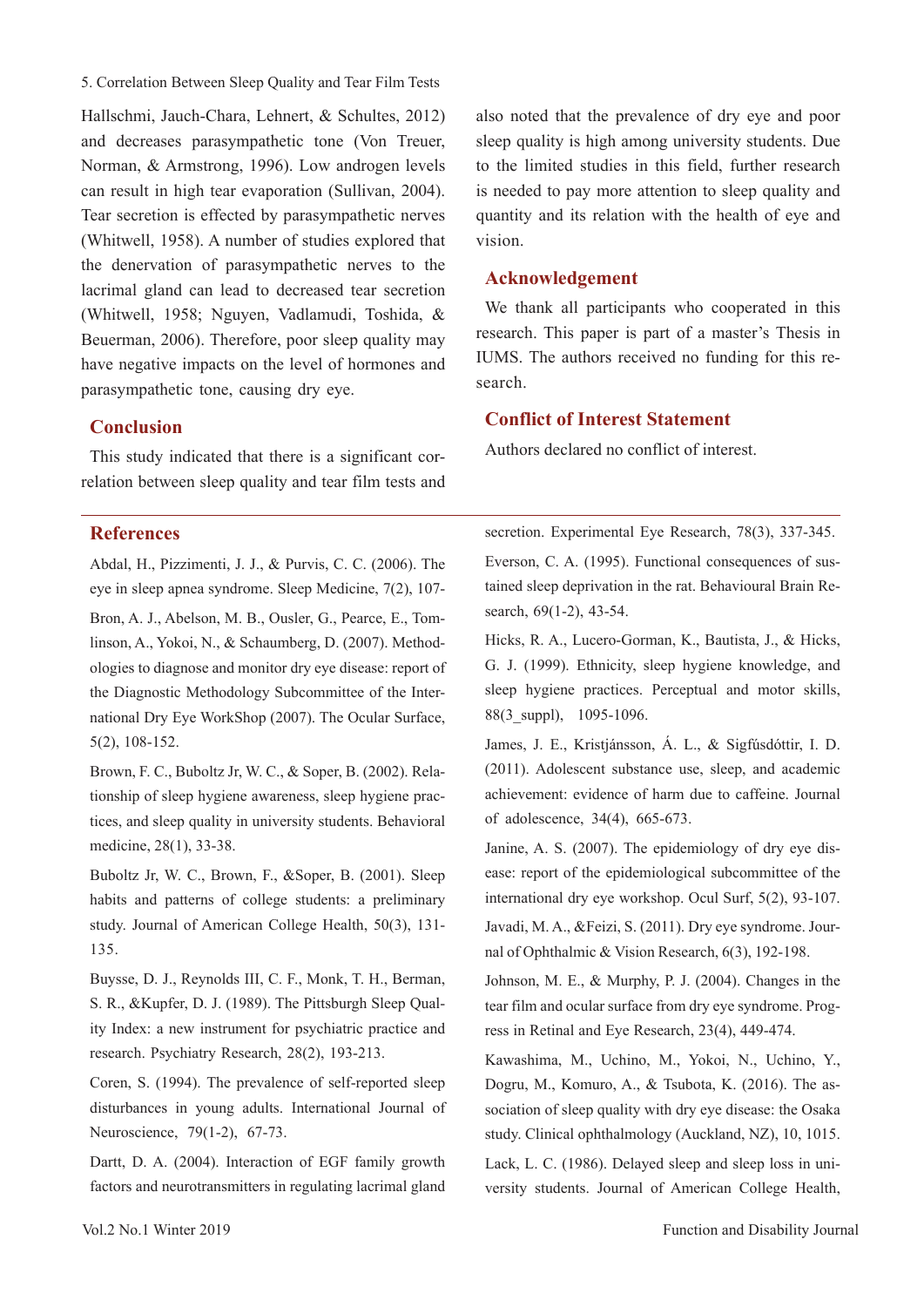#### 35(3), 105-110.

Lee, W., Lim, S. S., Won, J. U., Roh, J., Lee, J. H., Seok, H., & Yoon, J. H. (2015). The association between sleep duration and dry eye syndrome among Korean adults. Sleep medicine, 16(11), 1327-1331.

Lee, Y. B., Koh, J. W., Hyon, J. Y., Wee, W. R., Kim, J. J., & Shin, Y. J. (2014). Sleep deprivation reduces tear secretion and impairs the tear film. Investigative Ophthalmology & Visual Science, 55(6), 3525-3531.

Lemp, M. A., Baudouin, C., Baum, J., Dogru, M., Foulks, G. N., Kinoshita, S., & Rolando, M. (2007). The definition and classification of dry eye disease: report of the Definition and Classification Subcommittee of the International Dry Eye WorkShop (2007). The Ocular Surface, 5(2), 75-92.

Leproult, R., Copinschi, G., Buxton, O., & Van Cauter, E. (1997). Sleep loss results in an elevation of cortisol levels the next evening. Sleep, 20(10), 865-870.

Li, S., Ning, K., Zhou, J., Guo, Y., Zhang, H., Zhu, Y., ... & Liu, Z. (2018). Sleep deprivation disrupts the lacrimal system and induces dry eye disease. Experimental & molecular medicine, 50(3), e451.

Miljanović, B., Dana, R., Sullivan, D. A., & Schaumberg, D. A. (2007). Impact of dry eye syndrome on vision-related quality of life. American journal of ophthalmology, 143(3), 409-415.

Moghaddam, J. F., Nakhaee, N., Sheibani, V., Garrusi, B., &Amirkafi, A. (2012). Reliability and validity of the Persian version of the Pittsburgh Sleep Quality Index (PSQI-P). Sleep and Breathing, 16(1), 79-82.

Nascimento, D. C., Andersen, M. L., Hipólide, D. C., Nobrega, J. N., &Tufik, S. (2007). Pain hypersensitivity induced by paradoxical sleep deprivation is not due to altered binding to brain μ-opioid receptors. Behavioural Brain Research, 178(2), 216-220.

Nguyen, D. H., Vadlamudi, V., Toshida, H., & Beuerman, R. W. (2006). Loss of parasympathetic innervation leads to sustained expression of pro-inflammatory genes in the rat lacrimal gland. Autonomic Neuroscience, 124(1-2), 81-89.

Patil, S. D., Trivedi, H. R., Parekh, N. V., & Jethva, J. J. (2016). Evaluation of dry eye in computer users. International Journal Of Community Medicine And Public Health, 3(12), 3403-3407.

Pflugfelder, S. C., Geerling, G., Kinoshita, S., Lemp, M. A., McCulley, J., Nelson, D., & Wilson, C. (2007). Management and therapy of dry eye disease: report of the Management and Therapy Subcommittee of the International Dry Eye WorkShop (2007). The Ocular Surface, 5(2), 163-178.

Phadatare, S. P., Momin, M., Nighojkar, P., Askarkar, S., & Singh, K. K. (2015). A comprehensive review on dry eye disease: diagnosis, medical management, recent developments, and future challenges. Advances in Pharmaceutics, 2015.

Pilcher, J. J., & Walters, A. S. (1997). How sleep deprivation affects psychological variables related to college students' cognitive performance. Journal of American College Health, 46(3), 121-126.

Salehi, S. G., Hassani, H., Mortezapour, A., &Sadeghniiat-Haghighi, K. (2015). Assessing of Sleepiness, Insomnia and Sleep Ouality among University Students: Association between Computer Use and Sleep Quality. Annals of Military And Health Sciences Research, 13(4), 133-139.

Schaumberg, D. A., Sullivan, D. A., Buring, J. E., & Dana, M. R. (2003). Prevalence of dry eye syndrome among US women. American Journal of Ophthalmology, 136(2), 318-326.

Schmid, S. M., Hallschmid, M., Jauch‐Chara, K., Lehnert, H., & Schultes, B. (2012). Sleep timing may modulate the effect of sleep loss on testosterone. Clinical endocrinology, 77(5), 749-754.

Shin, C., Kim, J., Lee, S., Ahn, Y., & Joo, S. (2003). Sleep habits, excessive daytime sleepiness and school performance in high school students. Psychiatry and Clinical Neurosciences, 57(4), 451-453.

Spiegel, K., Leproult, R., & Van Cauter, E. (1999). Impact of sleep debt on metabolic and endocrine function. THE LANCET, 354(9188), 1435-1439.

Sullivan, D. A. (2004). Tearful relationships? Sex, hormones, the lacrimal gland, and aqueous-deficient dry eye. The Ocular Surface, 2(2), 92-123.

Uchino, M., Uchino, Y., Dogru, M., Kawashima, M., Yo-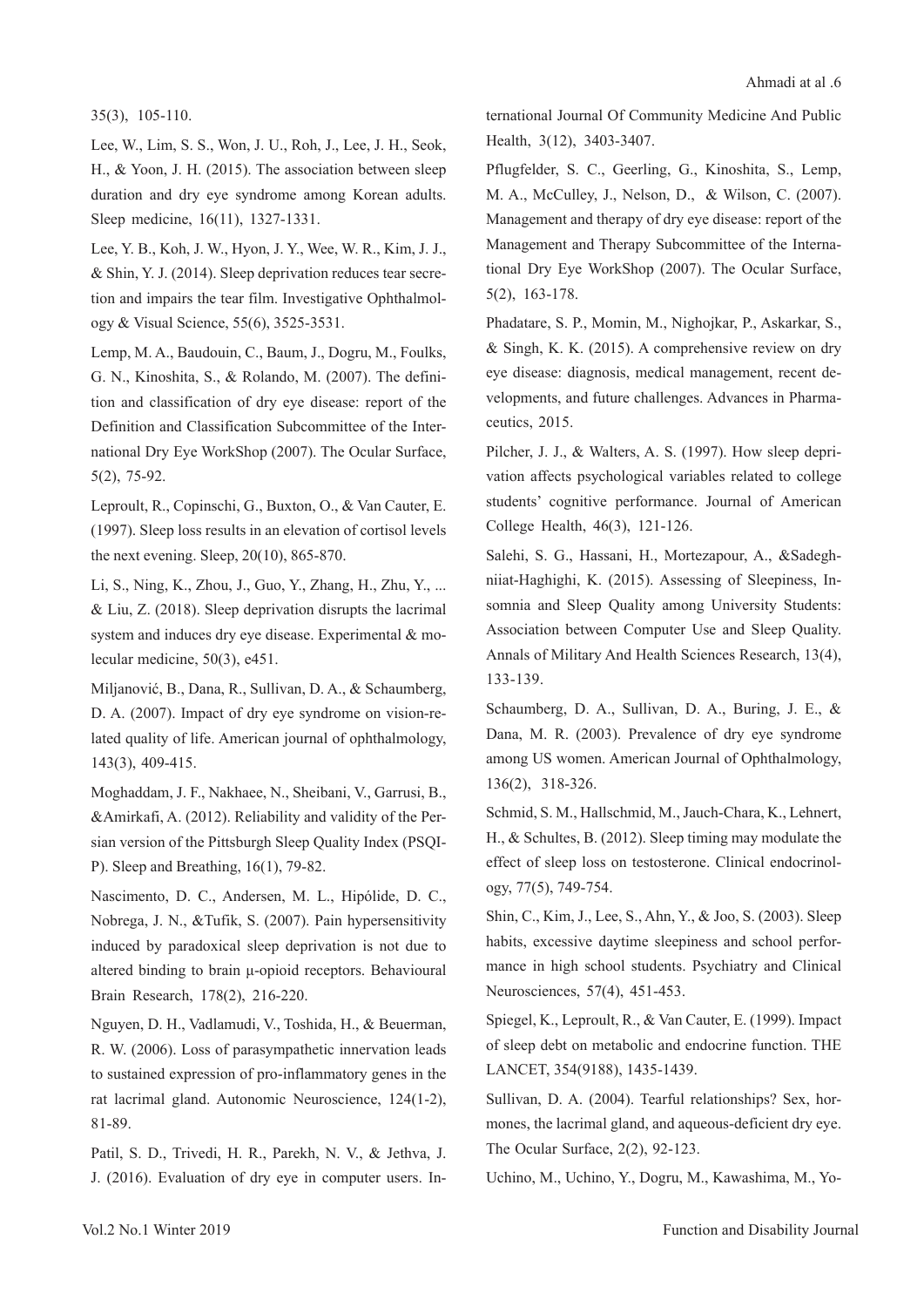7. Correlation Between Sleep Quality and Tear Film Tests

koi, N., Komuro, A., &Tsubota, K. (2014). Dry eye disease and work productivity loss in visual display users: the Osaka study. American Journal of Ophthalmology, 157(2), 294-300.

Von Treuer, K., Norman, T. R., & Armstrong, S. M. (1996). Overnight human plasma melatonin, cortisol, prolactin, TSH, under conditions of normal sleep, sleep deprivation, and sleep recovery. Journal of pineal research, 20(1), 7-14.

Whitwell, J. (1958). Denervation of the lacrimal gland.

The British journal of ophthalmology, 42(9), 518.

Wolfson, A. R., & Carskadon, M. A. (2003). Understanding adolescent's sleep patterns and school performance: a critical appraisal. Sleep medicine reviews, 7(6), 491-506. Zhang, Y., Chen, H., & Wu, X. (2012). Prevalence and risk factors associated with dry eye syndrome among senior high school students in a county of Shandong Province, China. Ophthalmic Epidemiology, 19(4), 226-230.